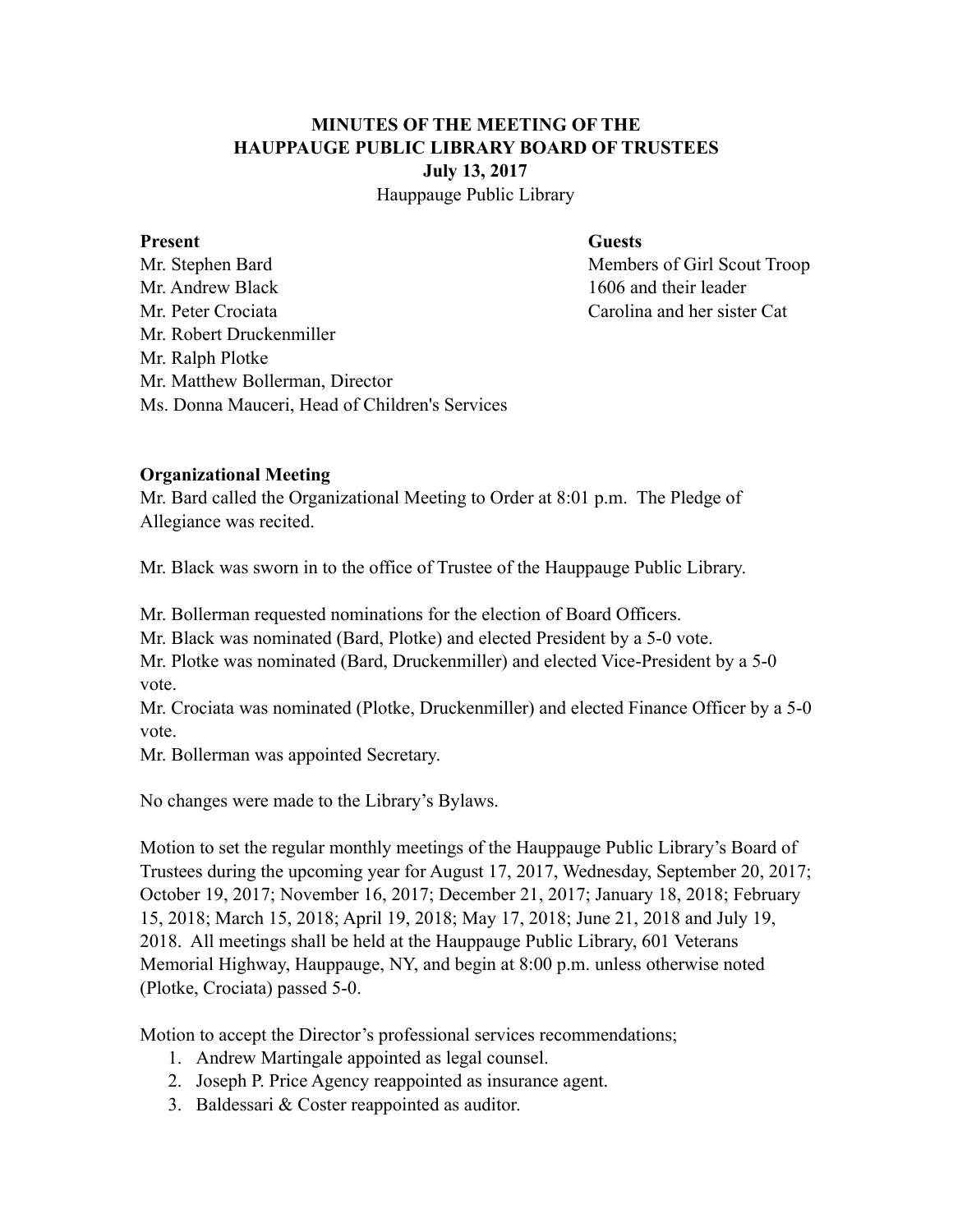## **July 13, 2017 Minutes (Page Two)**

- 4. Capital One Bank was reappointed as bank for deposits.
- 5. Smithtown Messenger and Islip Bulletin were appointed as newspapers for public notice (Bard, Crociata) passed 5-0.

Motion by Bard, second by Druckenmiller, that petty cash funds be established as follows for FY 2017-2018 passed 5-0.

| <b>TITLE</b> | <b>CUSTODIAN</b>                  | <b>AMOUNT</b> |
|--------------|-----------------------------------|---------------|
| Library      | Matthew Bollerman & Deepa Chandra | \$150.00      |

Motion to appoint the Board of Ethics members: Andrew Black, Anna Beltrani and Barbara Goodstone (Plotke, Bard) passed 5-0.

Motion to adjourn the Organizational Meeting at 8:14 p.m. (Plotke, Druckenmiller) passed 5-0.

# **Regular Meeting**

Mr. Black called the Meeting to Order at 8:14 p.m.

Girl Scout Troop 1606 presented their idea of painting a mural at the new Library space. The Scouts would use money they fundraise, through cookie sales, to help fund the project. The Board asked questions about the ideas the Scouts had, how long it would take to complete, timeframe and cost. The Director was instructed to remain in contact with the Troop and develop a formal proposal.

Motion to accept the Minutes of the June 15, 2017 Board Meeting (Plotke, Bard) passed 5-0.

## **Treasurer's Report**

The Director reviewed the reports with the Board.

Motion to accept the July 13, 2017 operating warrant \$238,068.95 (Bard, Druckenmiller) passed 5-0.

## **Correspondence**

Senator Thomas Croci let us know that we are to receive \$10,000 in unrestricted state education aid.